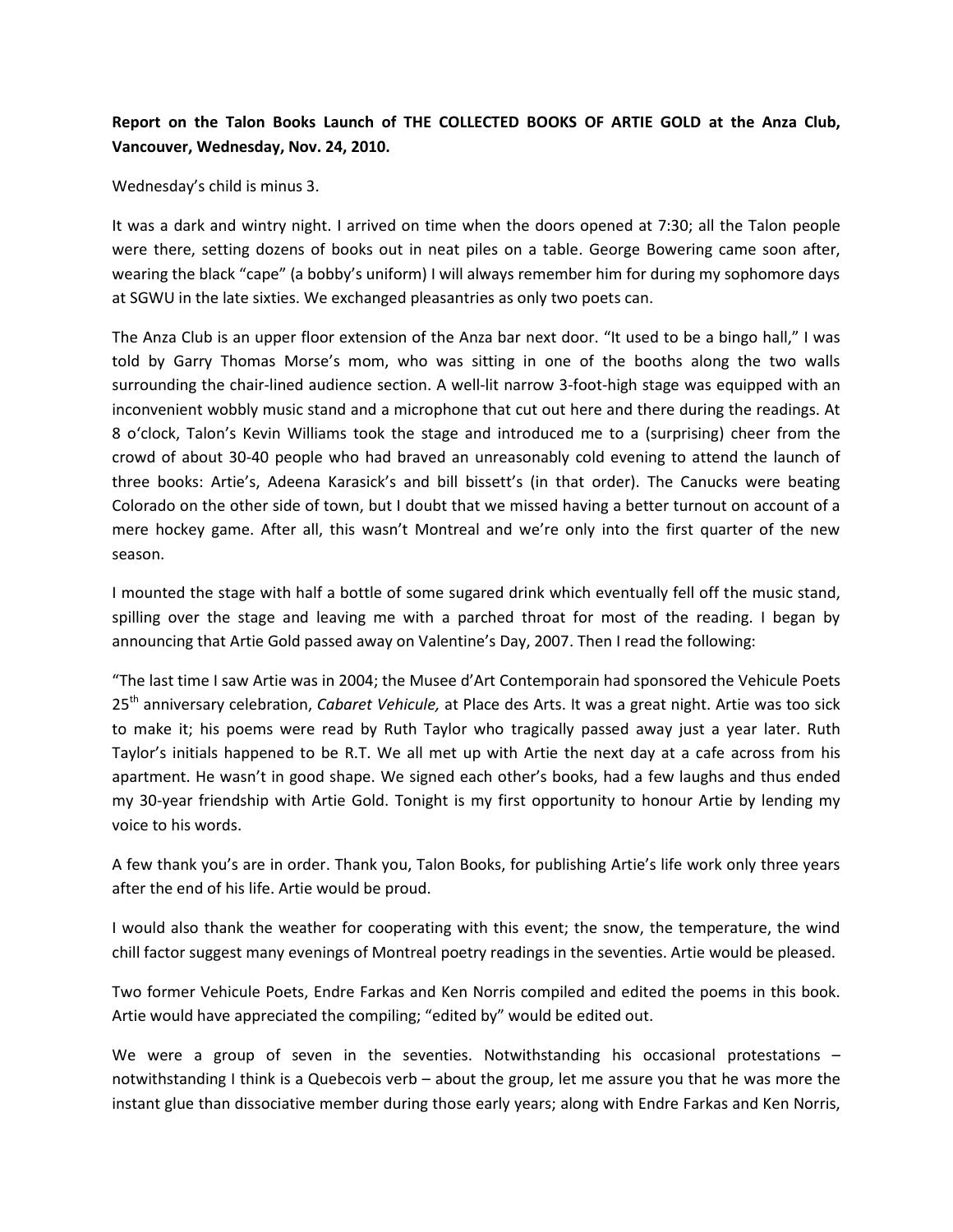Artie became the third member of the editorial board at Vehicule Press. The three governed poetry publishing at the press for the first few years.

Artie's life was 80% poetry, 20% everything else. The photo on the cover of this book is an amazing freeze frame; it shows Artie at his most serious and, for me, most fearless. It was this fearlessness that he demanded of us and it was because of this fearlessness that we were able to set off on our own adventures; I began producing videopoems and performance poems; Endre Farkas wrote poems for dancers and actors; Stephen Morrissey wrote and performed sound poems; John McAuley wrote concrete poems; Claudia Lapp chanted and danced; Ken Norris collaborated with anyone who asked him to; meanwhile Artie just kept on scribbling and doodling. We first published a mimeograph magazine; Artie drew all the covers. We put poetry on the buses, held poetry marathons, ran readings, hosted poets like Gerry Gilbert, bp Nichol, the 4 Horsemen, bill bissett and Michael Ondaatje for the first time; we showed Cocteau's Blood of the Poet and I could go on.

But I hear Artie's voice from the back of the room yelling, 'HEY, Codfish, just get ON with it!'"

George, Garry and I had contacted each other before the event, listing the poems we had selected for the reading. I had decided to read from the early books: "I want to make the space around the poem"; "This is not a list"; "Sun filters through my window" (I mentioned that it was the poem we used for the Poetry On The Buses project in 1979); the 5 Jockey Poems (which, read in a clipped "visual" style, were greeted by great laughs). I would have liked to have read one of the cat poems, "I confess I cannot put broken cats together" as well as "Calendars are very much like Snakes and Ladders", but my mouth felt like it was filled with sand. The last poem I read was "I am a surfer at 12 o'clock high", which ends with the lines, "and suddenly one day I'll reach in/ grab that bag of loot/ and ride off on my horse." On the way down the steps, I noticed 6 bottles of water in a row along the wall of the stage. As George Bowering was coming up the steps, he leaned down and handed me one. It felt like a torch.

George began with some wonderful anecdotes about arriving in Montreal to teach at SGWU, how he met Artie, who was in his class (with me and Dwight Gardiner), how Artie handed him 400 sheets of poems that first day, then 400 more a week later; he told stories of Artie's voracious appetite – for other people's food: "He would clean out a fridge, shelf by shelf." George then read the following poems: "There is a space in my life a woman could walk into"; "Postcard"; 3 RW poems - RW 14, RW 15, RW 22. He ended with a poem I had also marked as a favourite:

I have been thinking a great deal about my bike that will be stolen.

I don't like things whose inevitability works against me.

Why have you driven through my heart? Make that what.